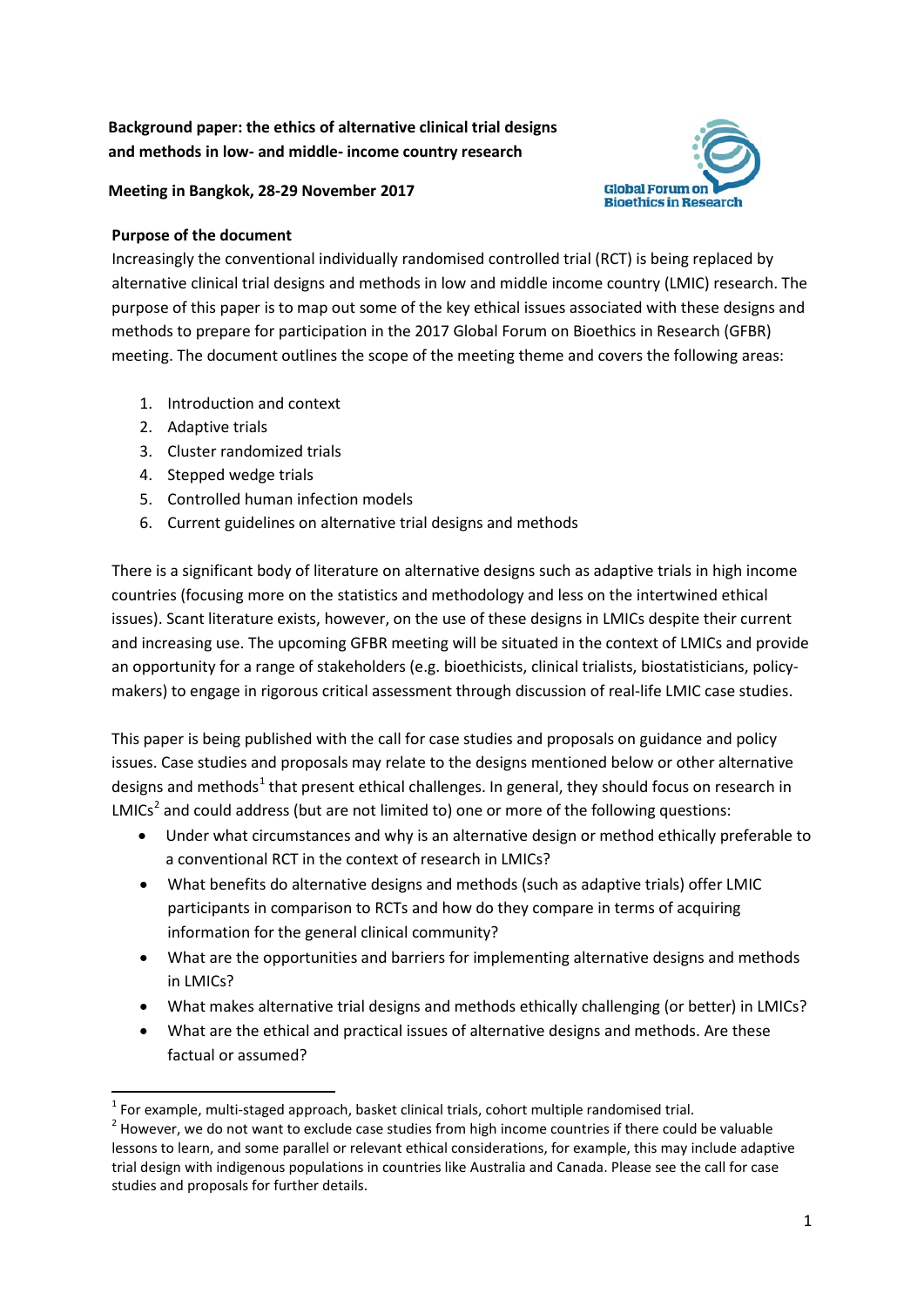- How should investigators explain complex information to a prospective participant to ensure that they understand the alternative trial design before enrolling?
- How best can investigators engage with local communities to assess acceptability (for social, cultural, political or ethical reasons) of the study design?
- Under what circumstances/criteria would the conditions be satisfied for providing a waiver on individual consent during a cluster-level interventions?
- How well are alternative trial designs and methods understood by different research stakeholders in LMICs (e.g. investigators, research ethics committees (RECs), and regulatory authorities)? How can local RECs and regulatory authorities be supported to better understand and evaluate these complex trials?
- What are the governance and regulatory needs and how can these be addressed (e.g. through the development of design-specific guidance)?
- Can guidance help to address some of the ethical challenges and if so, what form should these take and what should they include?

### **1. Introduction and context**

Individually randomized controlled trials (RCTs) are the conventional method for evaluating the efficacy and safety of new therapies in humans. However, standard RCTs are very expensive and very slow (especially phase III), and may not be feasible in some research contexts such as the recent Ebola outbreak (Caplan, Plunkett & Levin, 2015; Lanini et al., 2015). Consequently, there has been considerable interest by the pharmaceutical industry and regulatory agencies such as the European Medicines Agency (2004) and Food and Drug Administration (2010) to use other more efficient trial designs, the best known of which are called adaptive trials. Other alternative trial designs, for example, cluster randomized trials and stepped wedge trials are part of the movement that seeks to evaluate interventions/treatments in real-world conditions. These designs, which involve randomisation on a group level rather than an individual level, offer certain practical and logistical advantages that can help simplify trial organization and fieldwork in low resource settings.

Study design was a key consideration of the WHO Ethics Working Group during the Ebola outbreak in 2014. The report of the Group's discussion provides a valuable summary of the issues to be considered by investigators, ethics committee members, decision makers and other stakeholders in developing ethically acceptable and scientifically sound studies during the Ebola outbreak (WHO 2014). Regarding trial design, the report states that 'Conducting individually randomized controlled trials with a control comparator (other than placebo) may not be acceptable to the local community if the control arm does not include a potential therapeutic intervention (even if it is not previously tested) beyond standard/supportive care; In this context, an adaptive trial design that has the capacity to yield meaningful and interpretable data quickly in the midst of the (Ebola) epidemic might be considered as preferable. An adaptive design could include elements of randomized controlled trials, cluster randomization, stepped wedge, and single arm comparison trials.' Having been proposed and /or used during Ebola outbreak, these designs are becoming more familiar as alternatives to the conventional RCT (Doussau & Grady, 2016; Lanini et al., 2015). However, there has been insufficient debate on how broadly applicable the use of the designs may be (beyond the context of public health emergencies) as a more ethical alternative to the conventional RCT.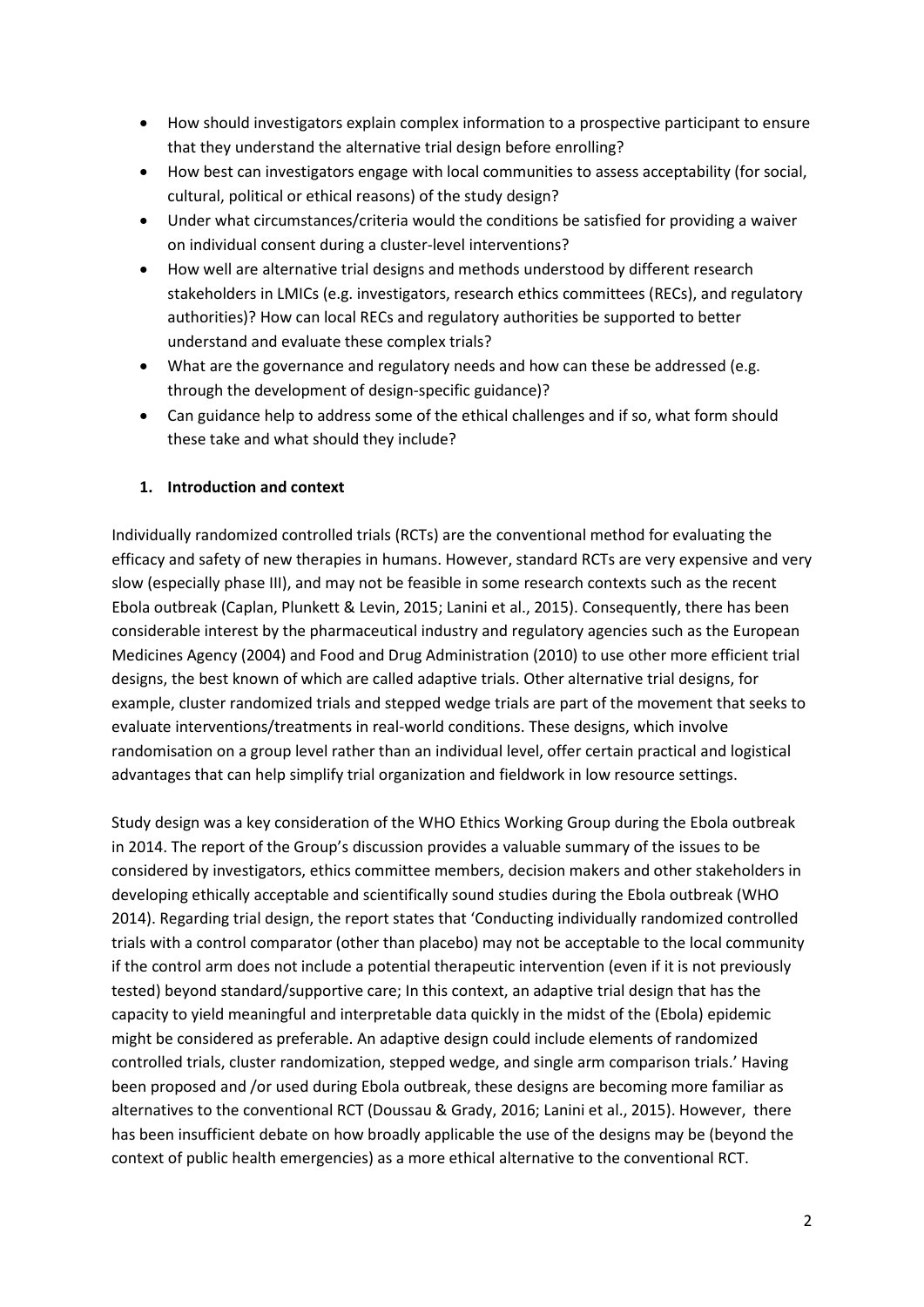Other methods are also increasingly being used in LMICs, for example Controlled Human Infection Models. Performing these studies to test vaccine efficacy in endemic populations has the advantage of ensuring that safe and effective doses of vaccines are used in these populations, which might be different from doses used in more naïve populations (Bodhidatta et al 2012).

While alternative clinical trial designs and methods offer a number of potential advantages in a LMIC settings, the ethical implications of these designs on risks and potential benefits to participants, consent, scientific rigour, trial efficiency (including study population size), have not been adequately addressed. These uncertainties are further compounded by current guidance which was largely written without special consideration of new trial designs, leaving researchers, RECs and regulators with little support in how to evaluate, implement and run these often complex trials.

The choice of study design and method will be informed by an ethical analysis of the options, including with respect to autonomy and consent, equity and risk/benefit evaluation. Ideally trials would achieve the best outcome for participants (reduced risk and enhanced benefits) within the constraints of getting the best scientific outcome to produce benefits for society. Another important concept is clinical equipoise, which serves as an indicator that participants in two trial arms will be treated in a comparable way with respect to the risk/benefit of the treatment they are receiving as there is genuine clinical uncertainty about the merits of each arm. There is an extensive literature on whether or not clinical equipoise is a requirement for clinical research (Freedman, 1987 and Miller and Brody, 2003). Rather than rehearsing these debates the GFBR meeting aims to look at practical examples of alternative trial designs and methods that are being used in LMICs while recognizing that how the ethical and scientific issues are framed is tied to how concepts such as equipoise are understood.

## **2. Adaptive trials**

Adaptive trials allow modifications to the trial and/or statistical procedures of the trial after its initiation without undermining its validity and integrity (Lang, 2011; Saxman, 2015). Some of the common adaptations include modifications to sample size, treatment allocation and the addition or deletion of treatment arms (Chow, 2014; Lin et al., 2016). The envisioned objectives for such adaptive trials include reduction in sample sizes, duration or cost of the trial, improvement of the treatment of trial participants and enhanced trial accuracy or conclusions about the effectiveness of treatments (Brown et al., 2016; Kairalla et al., 2012).

One common example of an adaptive trial design is the outcome-randomized or response-adaptive trial which typically begins by randomizing participants on a 1:1 basis to either the treatment or control arms of the trial. Thereafter, as initial participant-response data accumulates, the allocation ratio is modified in favour of the better-performing arm (Lee, Chen & Yin, 2012). This implies that more participants enrolled in the later stages of the trial will have a higher probability of being allocated to the better treatment – and this raises ethical concerns about justice and fair participant selection (Hey & Kimmelman, 2015). Recently, Berry et al. (2016) described a practical case-study of an outcome-adaptive randomization design for use in the context of Ebola research in Sierra Leone. In another example, researchers of the PanACEA (Pan African Consortium for the Evaluation of Antituberculosis Antibiotics) recently conducted multi-arm multi-stage (MAMS) phase II TB clinical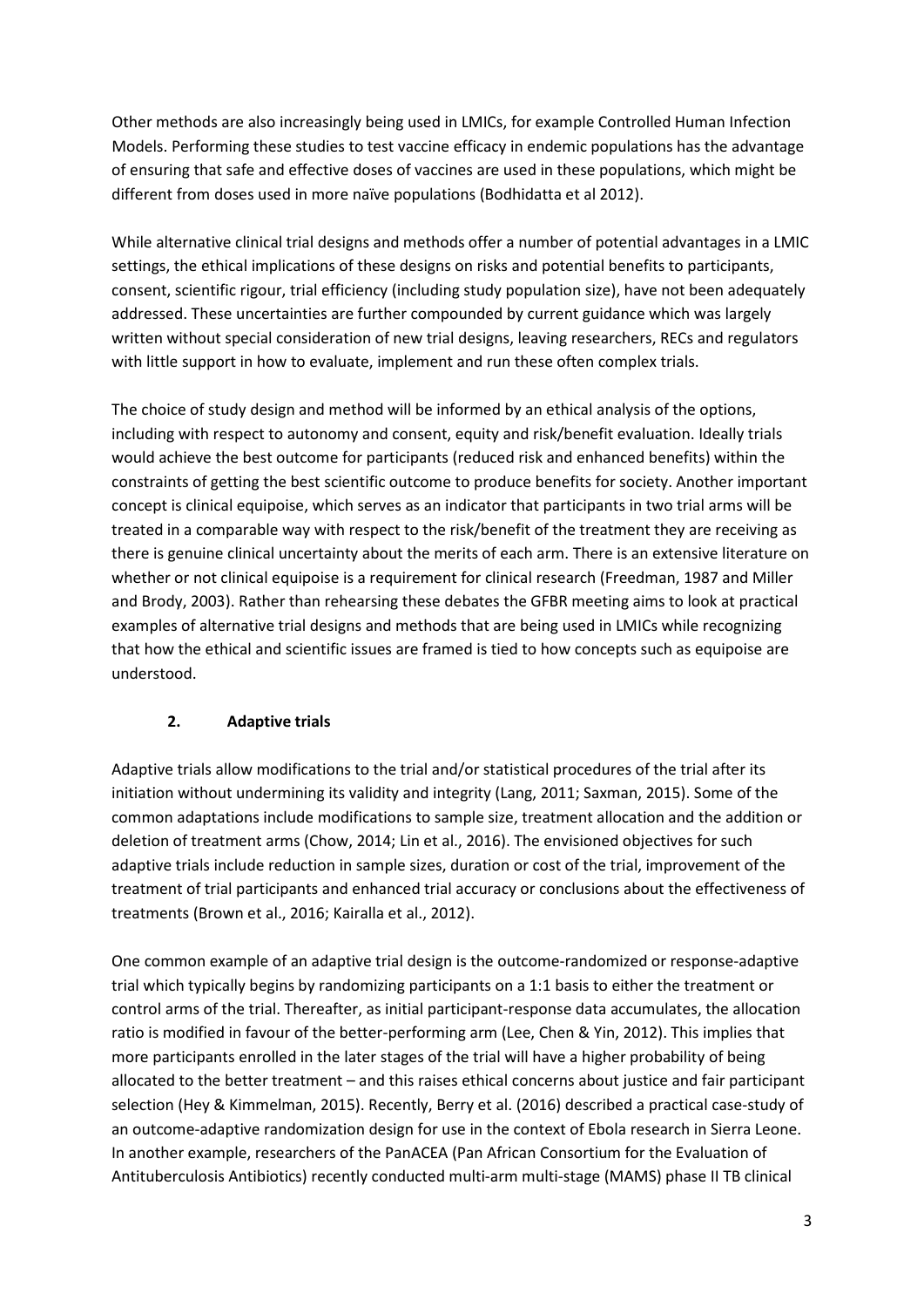trials that utilize adaptive designs in South Africa and Tanzania. These trials tested four different treatment arms simultaneously within a single trial, and used interim data analysis to rapidly identify and drop interventions that were not effective (Boeree et al., 2017).

**Example of an adaptive design**: 'Creative solutions to extraordinary challenges in clinical trials: methodology of a phase III trial of azithromycin and chloroquine (AZCQ) fixed-dose combination in pregnant women in Africa' Chandra et al., 2013

Malaria in pregnancy is one of the most common preventable causes of maternal and neonatal morbidity and mortality in sub-Saharan Africa. The WHO recommends use of intermittent preventive therapy in pregnancy (IPTp) alongside curative measures (e.g. bed nets) to manage the spread, but parasite resistance is growing to Sulphadoxine-pyrimethamine (SP) the standard for IPTp in several countries. This paper describes a trial that compares SP-IPTp with a potential replacement, AZCQ- IPTp. The trial was designed to meet stringent regulatory agency scientific advice and IPTp policy makers' recommendations, and incorporated an innovative adaptive design to maintain proper operating characteristics and to minimize any undue exposure of the pregnant women to study drugs by optimizing sample size estimation and through interim checks of the data. The trial was sponsored and conducted by Pfizer Inc, co-funded by Pfizer Inc and the Medicines for Malaria Venture and had oversight by an independent external data monitoring committee with three-quarters membership from sub-Saharan Africa.

#### **2.1 Ethical issues in adaptive trial designs**

While there is growing interest in adaptive trials, important ethical issues are raised by such designs (Laage et al., 2016). In fact, some commentators have been critical of the argument that adaptive trials offer any ethical advantages over standard RCTs (Begg, 2015; Hey & Kimmelman, 2015). A widely recognized ethical framework developed by Emanuel, Wendler, Killen and Grady (2004) is used here to discuss some of the ethical issues in adaptive trials.

*Informed consent*: Informed consent is a central ethical tenet in clinical research necessitating that participant information be clearly explained and understood. However, several empirical studies have suggested that most clinical trial participants do not understand complex clinical trial terminology such as randomization (Ndebele et al. 2014), let alone in adaptive trial designs (Hey & Kimmelman, 2015). For instance, in outcome-adaptive randomization, the informed consent process would need to clearly explain to prospective participants that, as preliminary trial data accumulates, their chances of being allocated to a superior treatment are likely to increase, and participants would also need to understand that there still remains a significant chance for them to be randomized to the inferior treatment. Will participants understand that they are participating in research in which they may still be randomized to an inferior treatment even if interim data analysis shows evidence of a potentially superior treatment? How should the investigator explain such complex information to a prospective participant to ensure that they fully understand before enrolling in an adaptive randomized trial (Joffe & Ellenberg, 2011; Legocki et al., 2015; Saxman, 2015). Furthermore, although not unique to adaptive trials, concerns has been expressed that adaptive randomization may exacerbate therapeutic misconception – that is, participants may enrol into the trial believing that they would receive the best-possible treatment for their health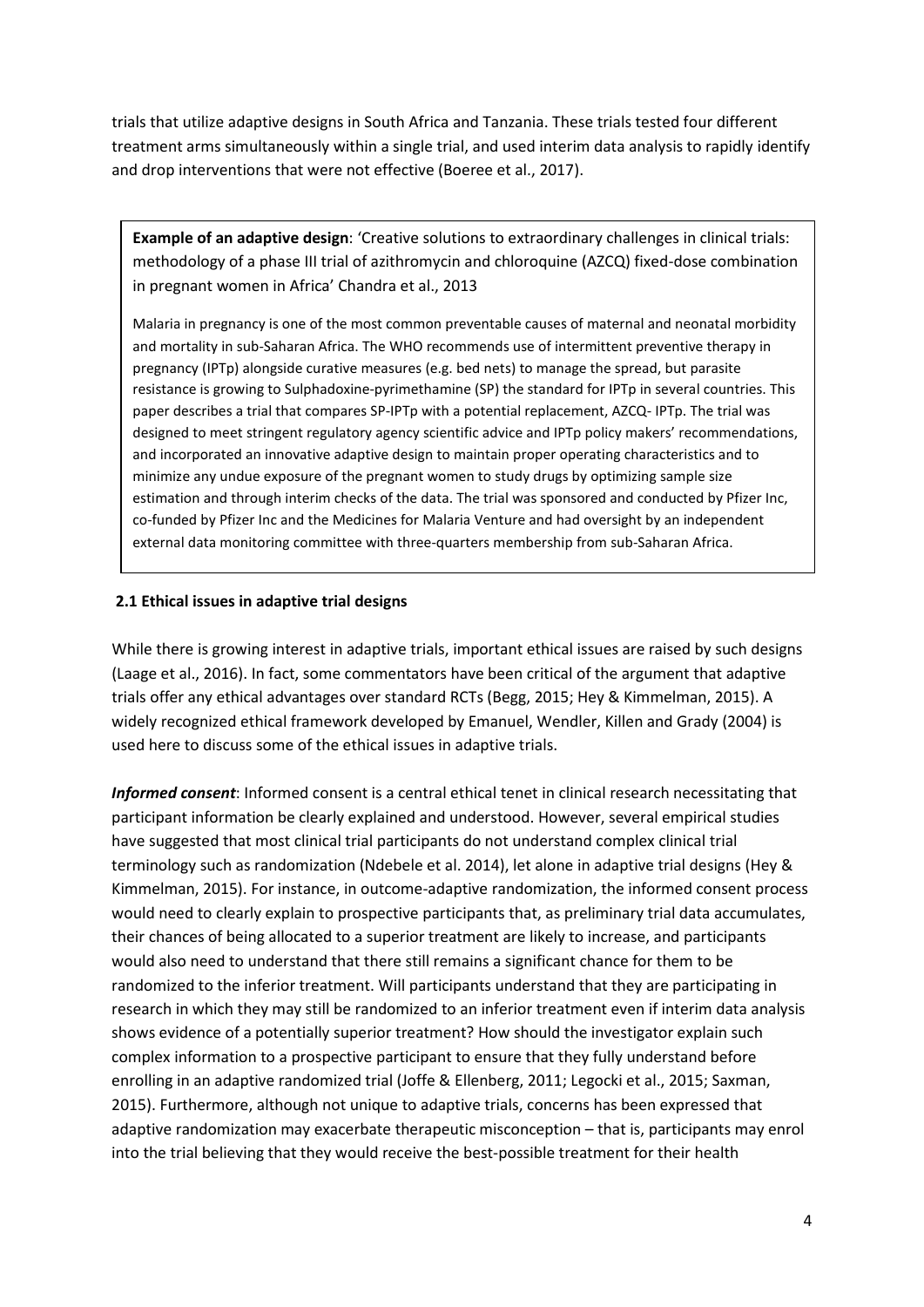condition, thus failing to distinguish between clinical research and clinical care (Meurer, Lewis & Berry, 2012).

The WHO Ethics Working Group on the Ebola outbreak recognised informed consent as an important ethical requirement. The Group recommended that 'the consent processes must be adapted to contextual limitations. Innovative approaches may need to be considered to ensure comprehension and voluntariness. These could include video or audio recordings or, in some cases, surrogate consent' (WHO 2014).

*Fair participant selection*: In outcome-adaptive randomization, as trial data becomes available favouring one treatment arm over the other, modifications may be made with incoming participants more likely to be assigned to the better-performing treatment (Berry et al., 2016). Participants may deliberately prefer to enrol into the trial later. This raises ethical concerns about fair participant selection or justice – which requires that no individual should unfairly bear the risks/burdens over the other. In other words, participants who enrol later in the trial are more likely to receive the better treatment (hence receive more therapeutic benefit) than participants who enrolled earlier, thus causing the latter to assume more risks and burdens than the former (Saxman, 2015; van der Graaf, Roes & van Delden, 2012).

*Scientific validity*: Some commentators argue that adaptive designs may undermine the scientific validity of the trial (Hey & Kimmelman, 2015; Joffe & Ellenberg, 2011; Pullman & Wang, 2001). For instance, some of the scientific concerns about adaptive trials include 1) control of type I error rate; 2) the minimisation of impact of any adaptation-associated statistical or operational bias on the estimates of treatment effects; and 3) the real interpretability of the results (Menis et al., 2015).

During interim analysis of accumulating data, an ethical dilemma may arise regarding whether to withhold such information from participants (in order to maintain scientific integrity) or to disclose the information to participants – which might compromise the scientific integrity of the trial (Laage et al., 2016; van der Graaf, Roes & van Delden, 2012).

*Favourable risk/benefit ratio*: An ethical advantage of the outcome-adaptive trial design is a favourable risk/benefit ratio (Legocki et al., 2015; van der Graaf, Roes & van Delden, 2012). In other words, as participant-response data accumulates, incoming participants have a higher probability of being randomized to the superior arm, thus maximizing the number of participants receiving the better treatment and minimizing those receiving the inferior treatment. However, some critics argue that adaptive randomization generally does not enhance favourable risk/benefit ratio (Hey & Kimmelman, 2015) and that it is "inferior to 1:1 randomization in terms of acquiring information for the general clinical community and offers modest-to-no benefits to the patients on the trial" (Korn & Freidlin, 2011).

Clinical equipoise – defined as a state of genuine uncertainty regarding the therapeutic merits of each arm in a trial – is part of the risk/benefit circulus. On the one hand adaptive designs minimise the number of participants exposed to the inferior arm; on the other hand, clinical equipoise may be lost as data accumulates. Generally, it is considered ethical to randomize participants to either arm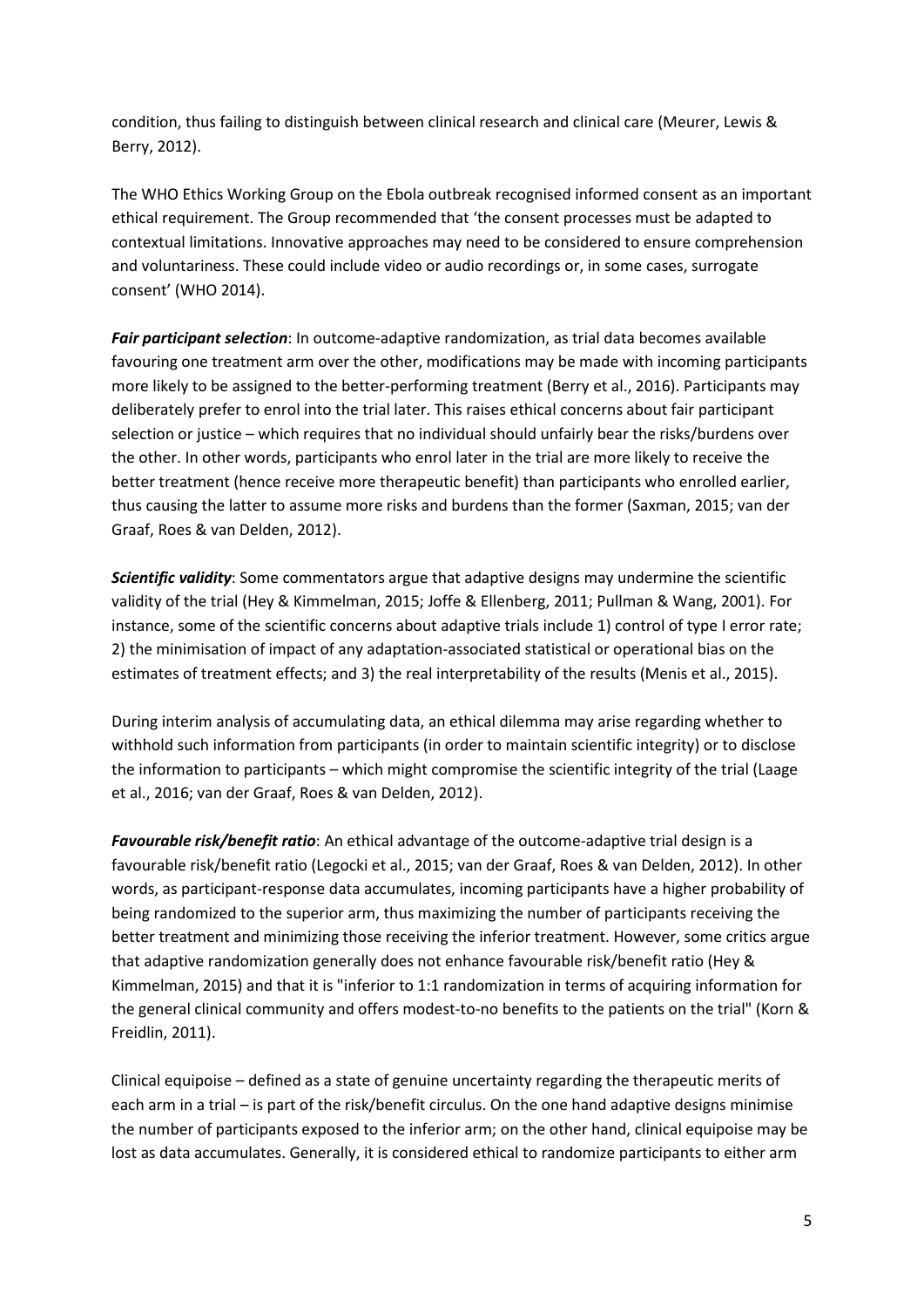of a trial insofar as equipoise holds but unethical once it is lost (Hey & Kimmelman, 2015; Saxman, 2015).

*Independent ethics review*: Adaptive trial design protocols are generally complex and this has implications on research ethics committees (REC) and other regulators who are mandated to review and approve such studies – they will need to be knowledgeable and have the necessary scientific expertise in adaptive trial designs (Pullman & Wang, 2001). This will imply the need for enhancing REC capacity for scientific and ethical review of such adaptive trials designs.

*Limited resources and infrastructure*: More resources and infrastructure are required for planning and coordinating adaptive trial designs. Generally, the lack of adequate infrastructure and resources to implement such designs might act as a barrier particularly in poor-resource settings.

## **2.2 Utility of adaptive trials in low and middle income countries**

Adaptive trials have the potential to improve the development of new therapies in less developed countries, for example in Ebola research in Africa, where standard RCTs may be unethical and unfeasible (Lanini et al., 2015). Adaptive trials have also been reported to provide practical solutions for improving the treatment of tuberculosis in high-burden TB countries such as South Africa (Boeree et al., 2017; Davies et al., 2015; Phillips et al., 2012). Recent systematic reviews have reported a relative increase in the use of adaptive trial designs. However, the data suggests that most of these adaptive trials have only been conducted in high-income countries, for example US, Canada, UK and Europe (Dzimairo et al., 2015). Some of the operational and practical barriers for using adaptive trials have been well reported in the literature (Coffey et al., 2012; Kairalla et al., 2012).

## *Methodological issues*

- $\triangleright$  Adaptive trials are more complex than standard RCTs (in terms of the design, analysis and conduct) and have the potential to complicate statistical analysis and inferences thus having implications on the accuracy of conclusions derived from the trial (Freidlin & Korn, 2014). A primary statistical concern with adaptive trials is the potential to inflate the type I error especially in confirmatory adaptive clinical trials (FDA, 2010). Investigators may be reluctant to develop proposals involving adaptive trial designs in order to avoid rejection by regulatory authorities.
- $\triangleright$  Adaptive trials may be appropriate in situations where the study endpoints can be evaluated early/quickly. For example, during the Ebola outbreak when indications early in the epidemic projected thousands of cases weekly which would have been a large enough sample size to carry out several parallel trials. Conversely, adaptive trials may not be suitable in settings where the primary endpoint can be observed only after long-term follow-up (Lanini et al., 2015).

# **3. Cluster randomized trials**

A cluster randomized trial (CRT) design involves the randomization to an intervention of groups or cluster units rather than independent individuals. For example, communities could be selected as the unit of randomization in a CRT evaluating the effectiveness of a vaccine in an LMIC.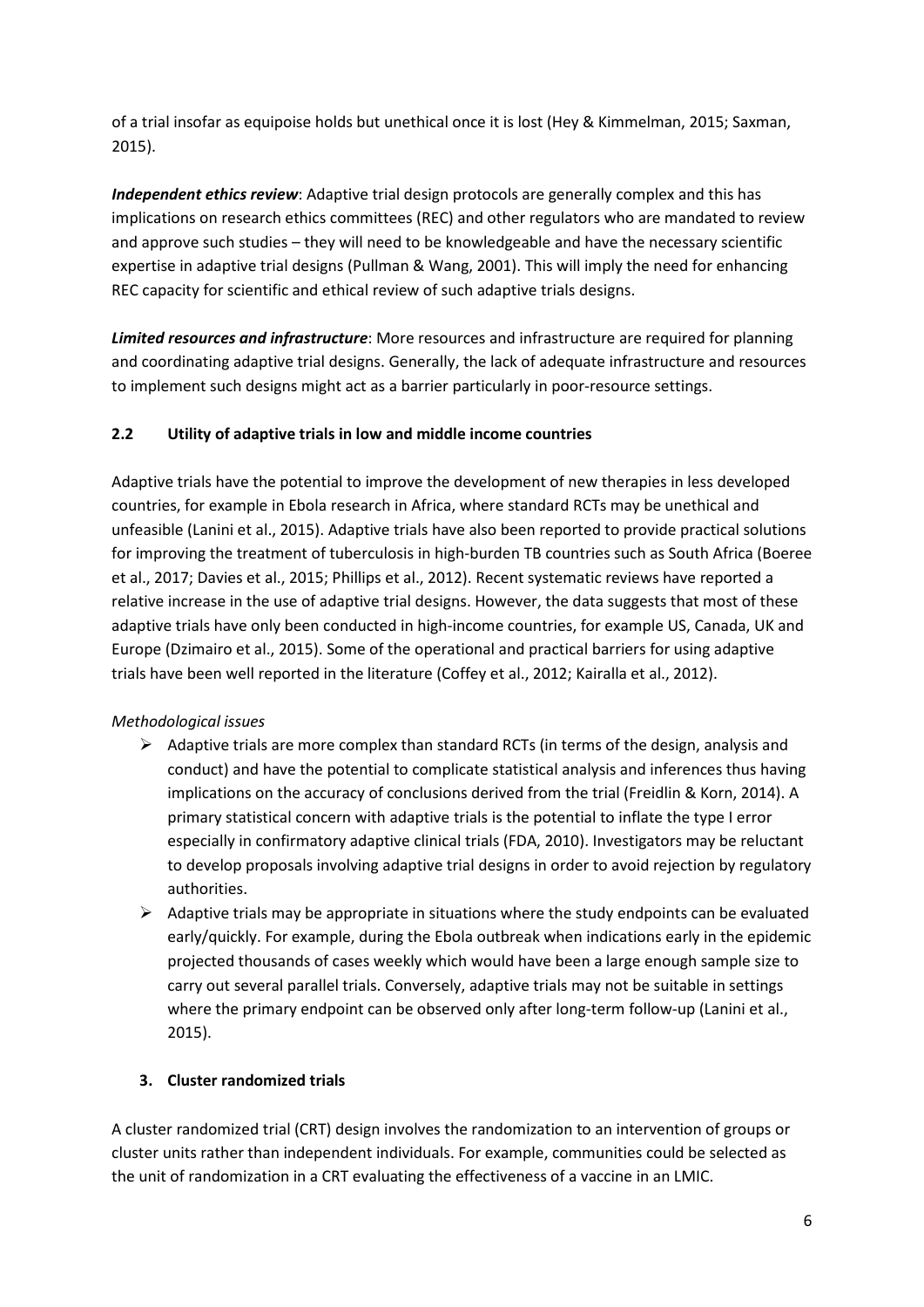#### *Practical advantages of cluster randomized trials*

- $\triangleright$  It offers more logistical and administrative convenience in settings where allocation of the intervention is challenging due to resource or financial constraints.
- $\triangleright$  It minimizes the risk of "contamination" whereby participants randomized to the control arm may be exposed to the intervention via interaction with individuals assigned to the intervention arm, thereby resulting in biased results on the effect of the intervention (DHHS, 2014).

### *Methodological issues*

 $\triangleright$  CRTs present methodological challenges during the design and analysis stages. CRTs are more methodologically complex and less efficient statistically compared with standard RCTs. Furthermore, CRTs are prone to many sources of bias. Therefore, investigators need to explicitly justify using cluster randomization instead of individually randomized trials (Taljaard et al., 2013; Weijer et al., 2015).

**Example of a CRT:** 'The ring vaccination trial: a novel cluster randomised controlled trial design to evaluate vaccine efficacy and effectiveness during outbreaks, with special reference to Ebola' Ebola ça suffit ring vaccination trial consortium 2015

One approach to communicable disease control is ring vaccination of individuals at high risk of infection due to their social or geographical connection to a known case. This paper describes the protocol for a novel cluster randomisation control trial of immediate versus 21 day delayed ring vaccination against Ebola in Guinea. The authors summarise that a ring vaccination trial tracks the epidemic, recruiting individuals at raised risk of infection due to their connection to a case: this design may both contribute to transmission interruption and have a higher power to detect vaccine efficacy than other study designs. In a ring vaccination trial, the control arm could be a placebo or a vaccine against a disease not under study but this was deemed unacceptable in Guinea because of national and international concerns about leaving vulnerable individuals unprotected when a potentially effective vaccine was available.

## **3.1 Key ethical issues in CRTs**

*Informed consent*: CRTs present a unique ethical challenge to the informed consent process. In cluster-level interventions, refusal of consent by individuals in that cluster may be meaningless. Furthermore, randomization of clusters can occur before individual cluster members can be identified or approached for informed consent. If the unit of randomization is a very large cluster, e.g. entire communities, obtaining individual consent before randomization can be logistically complex, if not almost impossible. RECs may need to waive the requirement for consent; clusterlevel interventions are the most common case for the use of such a waiver.

*Who counts as the participant?***:** CRTs also raise ethical questions regarding who counts as the research participant and who should provide consent. For example, in a CRT evaluating new handwashing technique, the unit of randomization (e.g. healthcare facility with practitioners) may differ from the unit of outcome measurement (e.g. patients), and so there needs to be clarity about who is the research participant and who, when and how will consent be provided for what (McRae et al., 2011).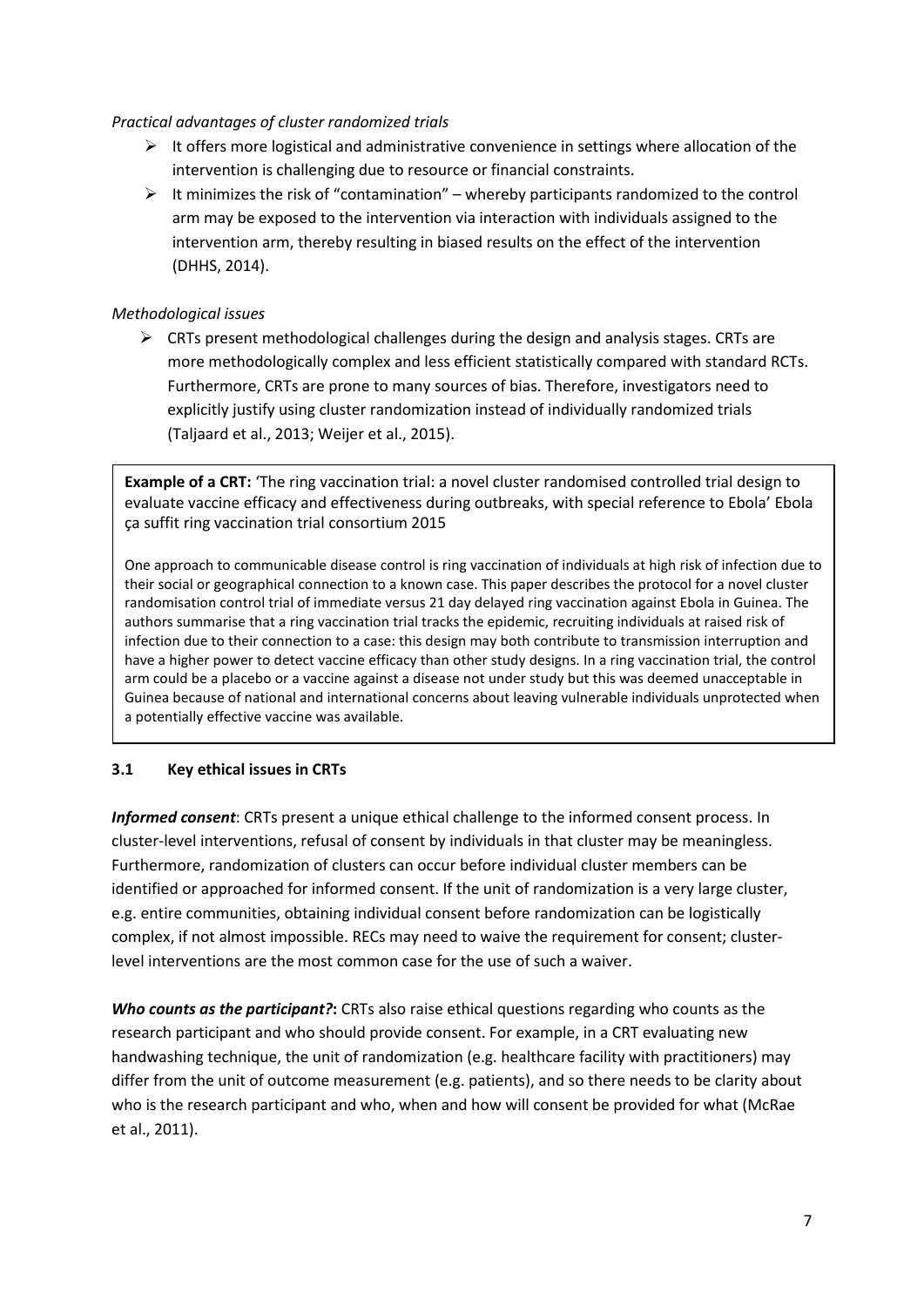*Role of gatekeepers*: The role and authority of gatekeepers to provide permission to enroll clusters in a CRT is another key ethical issue (Gallo et al., 2012). While gatekeepers may play an important role in protecting group and institutional interests, they cannot provide proxy consent on behalf of individual research participants (Weijer et al., 2015).

*Assessing risk/benefits*: Randomization of clusters rather than individuals has important implications, not only for individuals, but for the entire cluster or community. This raises ethical questions about how to assess the potential risks and benefits beyond an individual to ensure that the entire cluster(s) or community is protected from potential risks (e.g. social stigmatization) associated with their participation in the CRT.

*Protection of vulnerable participants:* Some research participants (e.g. employees, people within hierarchical institutions) within randomized clusters may be unduly influenced to participate in CRTs, and not be able to freely refuse or withdraw participation in a CRT. There is need for additional measures to identify and protect the interests of vulnerable populations (Weijer et al., 2015).

*Inequality and fairness*: On one hand cluster randomised trials may be designed in such a way that they are more socially acceptable, for example by clustering rather than randomising within a family or treatment centre. On the other hand, allocation of interventions by clusters may raise concerns about fairness and could potentially exacerbate inequalities among groups of people (Conrad & Edwards, 2011) and disturb communities creating social disharmony (Lignou et al., 2016).

### **4. Stepped wedge trials**

Stepped wedge trials are designed to allocate an intervention to study participants or clusters at different predefined intervals. Stepped wedge designs offer a practical solution in resource-limited settings where it is difficult to allocate the intervention simultaneously to all, or when there is a desire to study the roll-out of an intervention within a health system (Doussau & Grady, 2016).

**Example of a stepped wedge design:** 'The Gambia Hepatitis Intervention Study' The Gambia Hepatitis Study Group 1987

The Gambia hepatitis intervention study used a stepped wedge cluster randomised design to investigate the effectiveness of a vaccine for hepatitis B (HBV) in preventing liver disease. It began in 1986 with the intention of setting up a national surveillance system to detect new cases of hepatocellular cancer and other chronic liver diseases over a period of 30 to 40 years. This paper describes the trial and the several factors that affected the final decision on trial design: '(a) the expense of the vaccine and its limited availability prohibiting immediate universal HBV vaccination; (b) the desirability of having comparison groups available from the same time period; (c) the severe logistic difficulties that would have been encountered with randomization at the individual level in a trial of this magnitude, with a large number of immunization teams working under field conditions and with four vaccine doses per individual being required. Individual randomization might also have appeared ethically questionable; (d) the hope that HBV vaccine would be widely available at the end of the study and that by that time a nationwide delivery system should be in place.'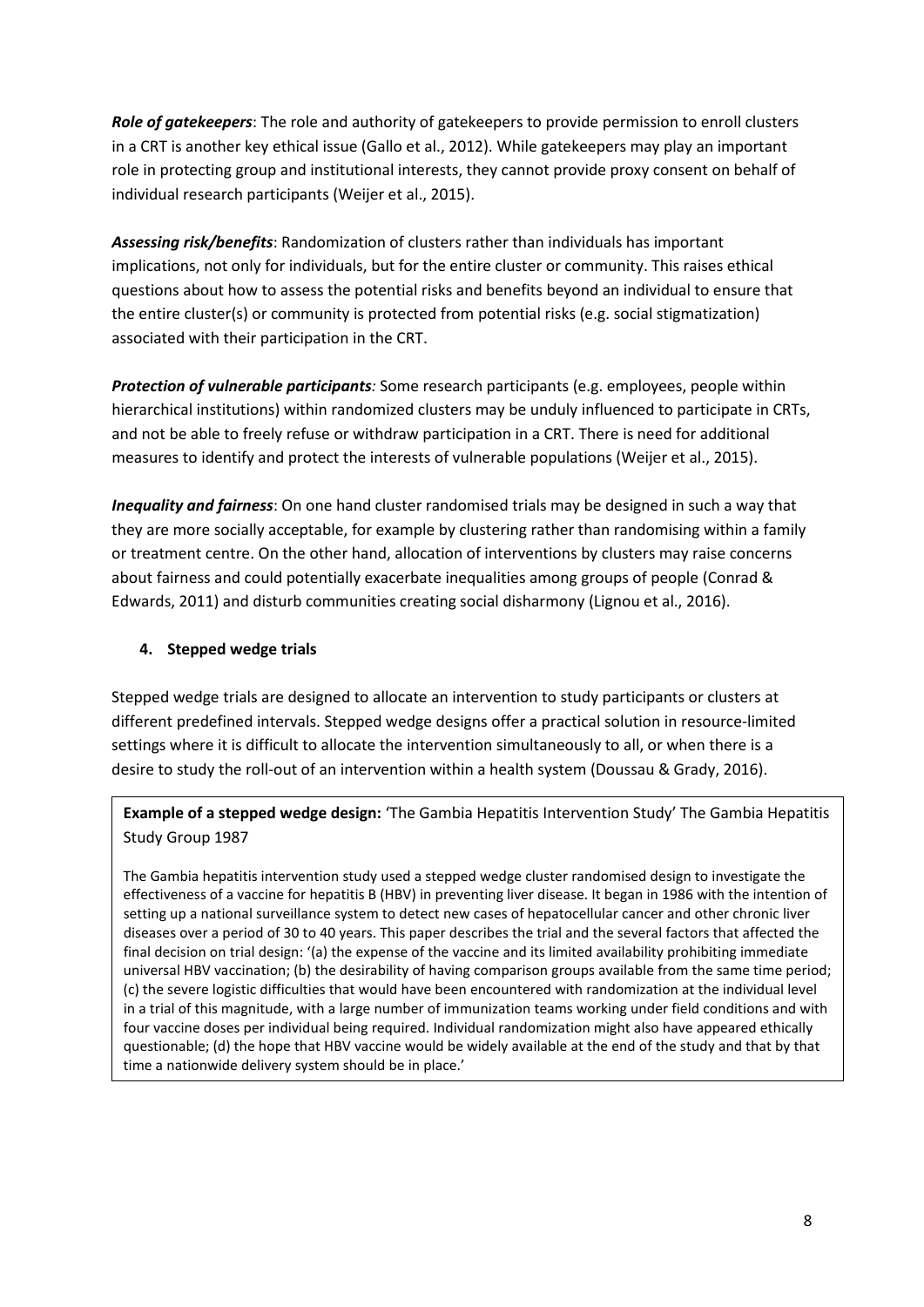#### **4.1 Ethical issues in stepped wedge designs**

*Clinical equipoise:* In most cases, stepped wedge designs are implemented in situations where there is some prediction that the intervention will do more good than harm or the prior knowledge indicates that harms are minimal to expected benefits. This creates an ethical issue because there may be loss of clinical equipoise (genuine uncertainty about the merits of each of the treatment arms), yet equipoise is generally considered an important requirement when randomizing participants. Furthermore, delaying the intervention to participants in the control group until it is their turn to be allocated the trial intervention raises ethical concerns (Prost et al., 2015).

*Benefit to participants*: Proponents of stepped wedge designs argue that there is an ethical advantage in that all clusters receive the intervention, although at different time points – a clear benefit especially when the intervention is likely to do more good than harm (Prost et al., 2015). However, in a recent paper, Doussau and Grady (2016) argue against the notion that all participants receive the intervention in stepped wedge designs as being incorrect and misunderstood. In their view, while all clusters receive the intervention, it does not mean that all individuals within those clusters will receive the intervention. For example, if the cluster is intensive care units, patients may be admitted and discharged before the unit crosses to the study intervention.

*Consent:* The informed consent process needs to clearly explain information about who will access the intervention – because not all stepped wedge designs allocate the experimental intervention to every participant (Doussau & Grady, 2016). Further, there needs to be clarity about who will provide informed consent (individuals, community). A waiver of consent may be appropriate in some cases, particularly those in which there is a cluster-level intervention.

### *Methodological issues*

- $\triangleright$  Stepped wedge designs (like adaptive designs) are complex and challenging and therefore require rigorous methodological support throughout all the trial stages of implementation and data analysis in order to ensure scientific validity.
- $\triangleright$  There is also high risk of bias, attrition and loss of statistical power associated with stepped wedge designs (Kortz et al., 2012).

### **5. Controlled human infection models**

Controlled human infection models (CHIMs), also known as human challenge models, involve intentionally infecting healthy volunteers with a pathogen as part of the trial design, in order to assess the efficacy of new vaccines and drugs (WHO, 2016). The models may aid in detecting promising vaccine candidates prior to trials involving hundreds or thousands of people, either by the early elimination of some candidate vaccines or by advancing others to efficacy trials.

The use of these models is not new; they have played a role in the development of some of the vaccines in use today. However, popularity has increased in recent year, in particular in relation to the assessment of vaccines (Darton et al., 2015). Several CHIM studies using different infectious pathogens have been reported in the literature, but very few in LMIC settings. Exceptions include a malaria infection model that has been successfully conducted in Kenya (Hodgson et al., 2015) and a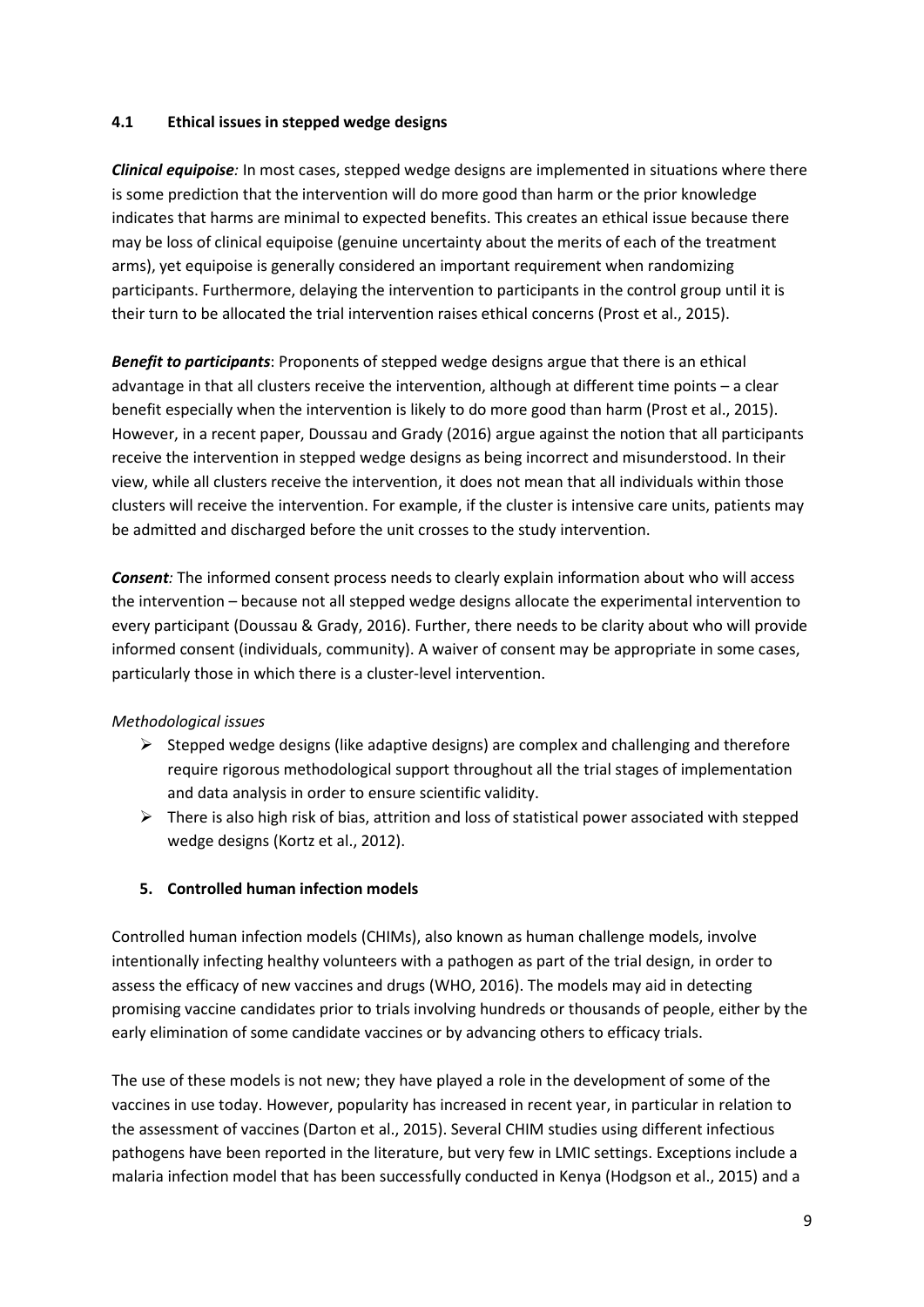Shigella sonnei CHIM study in Thailand, which was the first of its kind in an endemic region (Bodhidatta et al., 2012). Recently, a global research funder has committed to the expansion of the models to ensure that vaccines are relevant to the people most at risk in endemic regions, recognising the need for community and political engagement as well as clear ethical and regulatory frameworks (Wellcome, 2017).

**Example of a CHIM study**: 'Shigella sonnei human challenge model in Thailand' Bodhidatta et al., 2012

Three groups of 12 healthy adult volunteers were orally challenged with two different concentrations of Shigella sonnei strain 53G as part of a dose escalating inpatient trial. The primary purpose of this study was to identify the dose of S. sonnei 53G required to elicit clinical disease in at least 70% of Thai adult subjects. While the paper did not focus on ethics, the authors concluded that to ensure that populations with Shigella disease burden benefit from vaccination, vaccine efficacy testing should be conducted using populations where Shigella is endemic. This may ensure that safe and effective doses of vaccines are used in these populations, which might be quite different from doses used in more naïve populations.

#### **5.1 Ethical issues in CHIMs**

*Scientific rationale*: CHIMs raise ethical issues about the scientific justification for using such a model – which generally must be avoided if the anticipated scientific knowledge could be generated from animal research (Darton et al., 2015; Miller & Grady, 2001).

*Risk/benefit to participants*: By their very nature – i.e., deliberately exposing a healthy person to an infectious pathogen – CHIMs raise a key ethical question: are these experiments (ethically) permissible at all? If they can be done, how much risk may participants be exposed to? So the main concern here is about risk of harm to participants (Hope & McMillan, 2004). Also, with such studies, there should be appropriate facilities to monitor and manage the symptoms and infection caused by the CHIM (Miller & Grady, 2001). A further ethical concern is the risk to the community. In particular, there is the question of establishing the appropriate time after infection for trial participants to rejoin the community in order that they do not pose risk to other community members.

*Vulnerability and community consultation*: Furthermore, because the idea of deliberately injecting participants with a pathogen that can make them sick might be sound very strange and cause distrust of the research enterprise, there is need for meaningful community engagement with key stakeholders to facilitate better understanding, trust and acceptance of CHIMs (Hodgson et al., 2015).

*Informed consent*: The informed consent process in CHIM studies must ensure that participants understand that their participation involves being deliberately infected with a disease-causing organism and that this will make them ill and experience some acute disease symptoms. Investigators must disclose all the known potential risks of participating in CHIM study so that potential participants can understand and make informed decision regarding participation (Bambery et al., 2016). A question remains, however, as to how informed consent relates to research risk. Can a well-informed participant consent to any amount of risk if the social value of the study is high enough?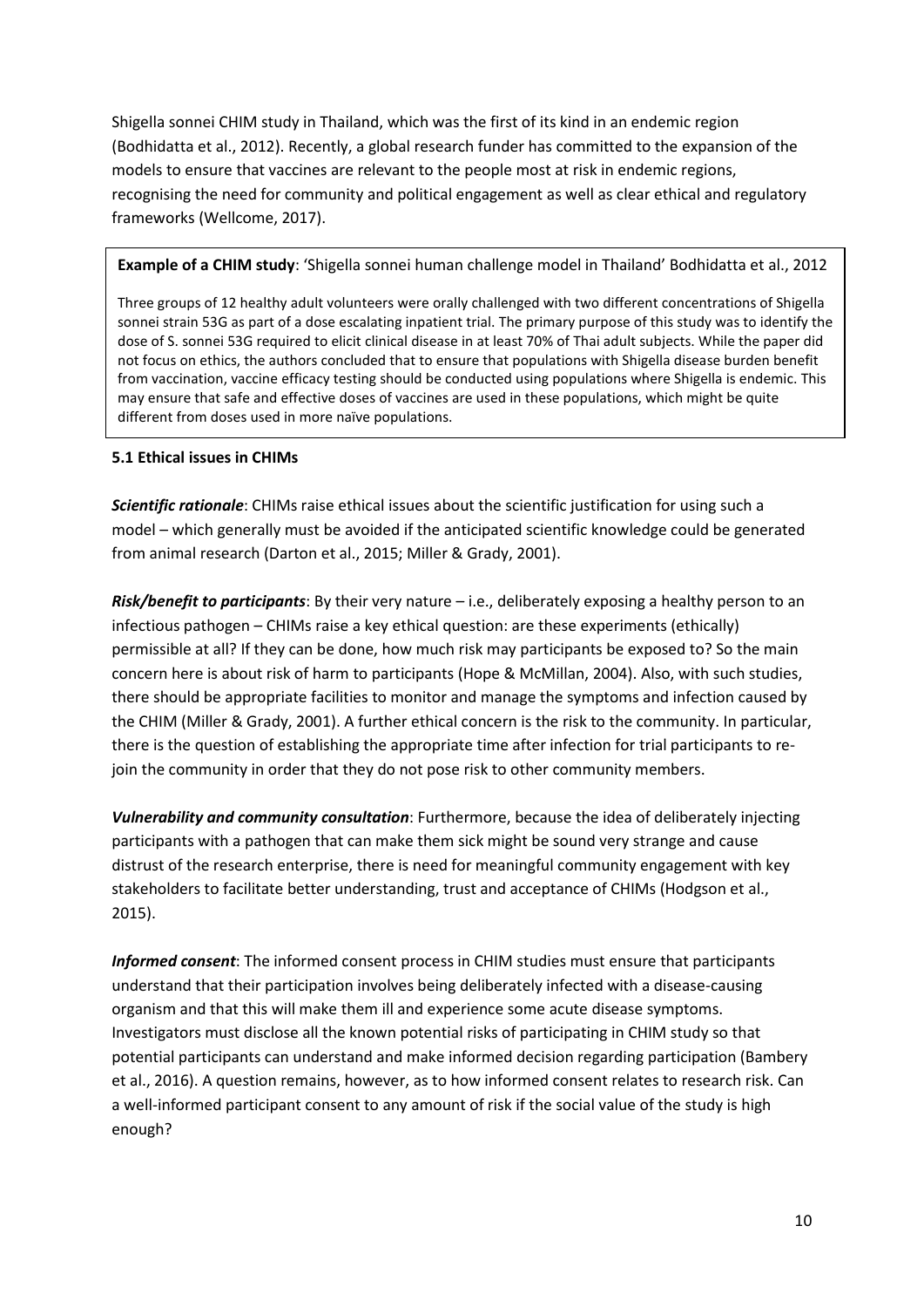*Compensation:* CHIM studies raises an important and long-standing ethical issue regarding offering appropriate payments to participants. Careful consideration needs to be given to the level of financial compensation given to participants in order to avoid potential undue inducement and blinding to the potential risks or harms of participation (Miller & Grady, 2001).

## **6. Current guidelines on alternative trial designs**

While there is a growing volume of literature on alternative clinical designs, the ethical issues associated with such issues have not been adequately addressed in existing research ethics guidelines. Table 1 summarizes the key issues addressed by guidelines.

The recently revised Council for International Organisations of Medical Sciences (2016) guidelines for health-related research involving humans provide a strong steer on the use of alternative designs in the context of research in disaster and disease outbreak:

'In clinical trials, the randomised-controlled trial design is often considered the "gold standard" for collecting robust data. However, researchers, sponsors, research ethics committees and others must explore alternative trial designs that may increase trial efficiency and access to promising experimental interventions while still maintaining scientific validity. The methodological and ethical merits of alternative trial designs must be carefully assessed before these designs are used. For example, when testing experimental treatments or vaccines during an epidemic, the appropriate trial design will depend on the promise of the investigational agent, a variation in critical background factors (for example mortality and infection rates), and measurement of outcomes, among others. Researchers and sponsors must carefully evaluate the relative merits of different designs (for example observational or placebo-controlled) based on these factors.' (p77)

| Type of           | <b>Existing guidance</b>                 | Key ethical aspects covered                                         |
|-------------------|------------------------------------------|---------------------------------------------------------------------|
| design            |                                          |                                                                     |
|                   | Food and Drug Administration (2010)      | Safety concerns for patients in certain adaptive<br>П               |
|                   | https://www.fda.gov/downloads/drugs/g    | designs e.g. dose-escalation studies                                |
| <b>Adaptive</b>   | uidances/ucm201790.pdf                   | Statistical considerations e.g. control of Type 1<br>$\blacksquare$ |
| trials            |                                          | error rate                                                          |
|                   |                                          | Operational concerns e.g. complexity of adaptive<br>п               |
|                   |                                          | designs, difficult interpretation of results                        |
|                   | European Medicines Agency (2007)         | Methodological aspects of adaptive trials e.g.<br>٠                 |
|                   | http://www.ema.europa.eu/docs/en_GB/     | confidentiality of interim results and potential                    |
|                   | document library/Scientific guideline/20 | bias                                                                |
|                   | 09/09/WC500003617.pdf                    |                                                                     |
|                   | Academy of Medical Sciences (2005)       | Scientific and social value of proposed research<br>٠               |
|                   | https://acmedsci.ac.uk/file-             | Informed consent<br>$\blacksquare$                                  |
|                   | download/34796-Microbia.pdf              | Recruitment and undue inducements or coercion<br>п                  |
|                   |                                          | Fair inclusion/exclusion of participants<br>п                       |
| <b>Controlled</b> |                                          | Risk of harm<br>п                                                   |
| human             |                                          | Safety monitoring                                                   |

Table 1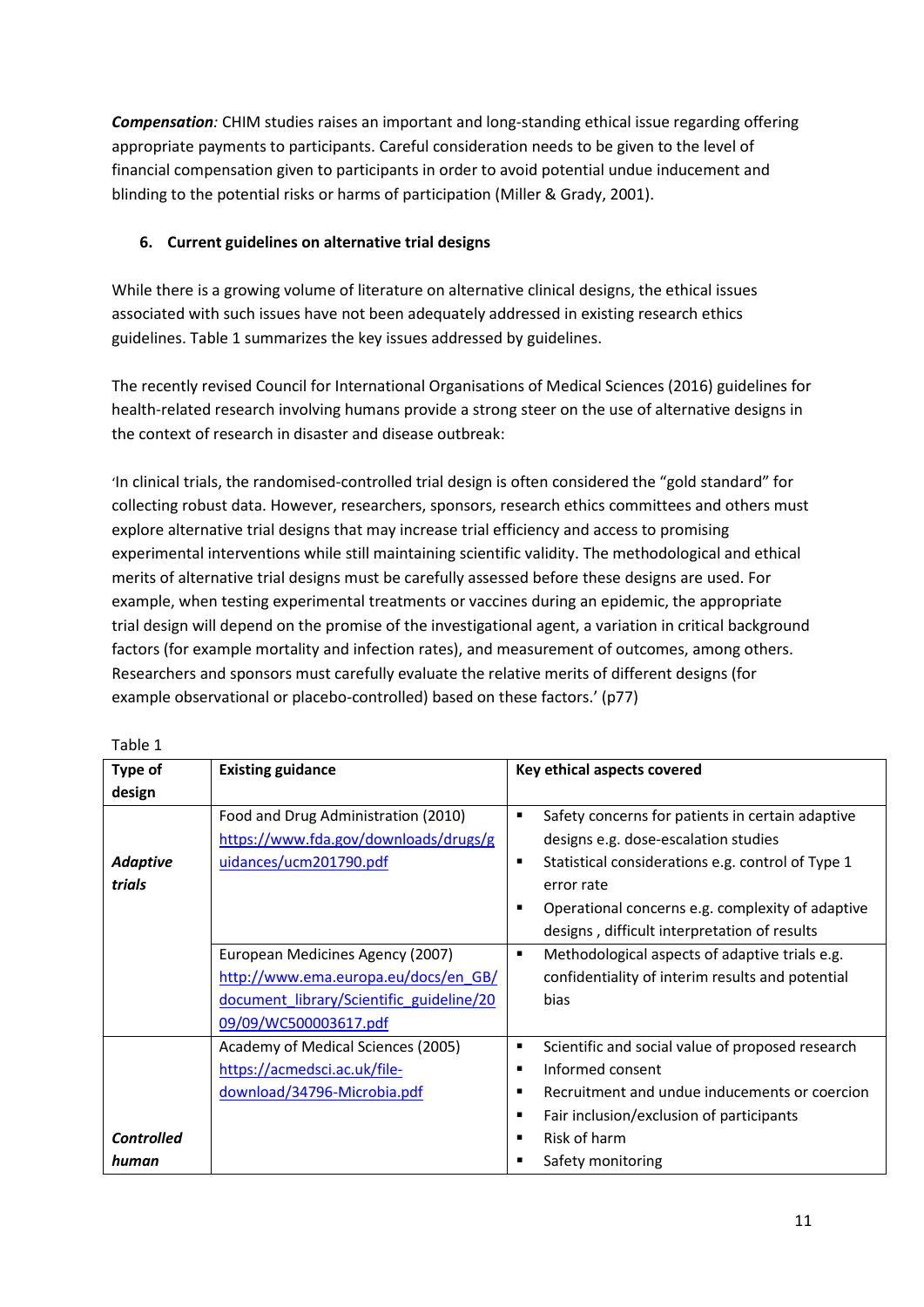| infection         | WHO (2016)                                 | Risks/benefits to research participants and society<br>٠           |
|-------------------|--------------------------------------------|--------------------------------------------------------------------|
| models            | http://www.who.int/biologicals/expert      | Informed consent<br>٠                                              |
|                   | commi                                      | Vulnerable populations with diminished capacity                    |
|                   | ttee/Human challenge Trials IK final.pdf   | to consent                                                         |
|                   | $?ua=1$                                    | Need for independent ethics review<br>٠                            |
|                   |                                            |                                                                    |
|                   | CIOMS 2016 (p 79)                          | Who are the research participants and what other<br>$\blacksquare$ |
|                   | http://cioms.ch/ethical-guidelines-        | individuals or groups are affected?                                |
|                   | 2016/WEB-CIOMS-EthicalGuidelines.pdf       | Informed consent process<br>٠                                      |
|                   |                                            | Ethical acceptability of a no-treatment control<br>٠               |
|                   |                                            | arm?                                                               |
| <b>Cluster</b>    |                                            | Role of gatekeeper permissions<br>٠                                |
| randomized        | DHHS (2014).                               | Scientific validity<br>$\blacksquare$                              |
| trials            | https://www.hhs.gov/ohrp/sachrp-           | Who is the research participant?                                   |
| <i>(including</i> | committee/recommendations/2014-july-       | Identifying the risks and benefits of the research<br>п            |
| <b>Stepped</b>    | 3-letter-attachment-c/index.html           | Informed consent process<br>п                                      |
| Wedge             |                                            | Role of gatekeeper permissions<br>٠                                |
| Design as a       |                                            | Justification of CRT<br>$\blacksquare$                             |
| form of CRT)      |                                            | Need for independent ethics review                                 |
|                   | Ottawa statement on the Ethical Design     | Identifying who is the research participant                        |
|                   | and Conduct of CRTs (2012)                 | Obtaining informed consent,<br>٠                                   |
|                   | http://journals.plos.org/plosmedicine/arti | Role of gatekeepers in protecting group interests<br>п             |
|                   | cle/file?id=10.1371/journal.pmed.100134    | Risk/ benefits assessment<br>п                                     |
|                   | 6&type=printable                           | Protection of vulnerable participants<br>٠                         |

### **Annex 2 Key References**

- Academy of Medical Sciences. (2005). Microbial challenge studies of human volunteers: A guidance document<https://acmedsci.ac.uk/file-download/34796-Microbia.pdf>
- Bamberry, B., Selgelid, M., Weijer, C., et al. (2016). Ethical criteria for human challenge studies in infectious diseases. *Public Health Ethics*, 9(1): 92-103.
- Bauer, P., Bretz, F., Dragalin, V., et al. (2016). Twenty-five years of confirmatory adaptive designs: opportunities and pitfalls. *Statistics in Medicine*, 35(3):325-47.
- Begg, C.B. (2015). Ethical concerns about adaptive randomization. *Clinical Trials*, 12(2): 101.
- Benda, N., Brannath, W., Bretz, F., et al. (2010). Perspectives on the use of adaptive designs in clinical trials. Part II. Panel Discussion, *Journal of Biopharmaceutical Statistics*, 20(6): 1098- 1112.
- Berry, D.A. (2011). Adaptive trials: The promise and the caution. *Journal of Clinical Oncology*, 29(6):606-9
- Berry, D.A. (2016). Emerging innovations in clinical trial design. *Clinical Pharmacology & Therapeutics*, 99(1):82-91.
- Berry, S.M., Petzold, E.A., & Dull, P., et al. (2016). A response adaptive randomization platform trial for efficient evaluation of Ebola virus treatments: A model for pandemic response. *Clinical Trials*, 13(1):22-30.
- Bhatt, D, L., & Mehta, C. (2016). Adaptive designs for clinical trials. *New England Journal of Medicine*, 375:65-74.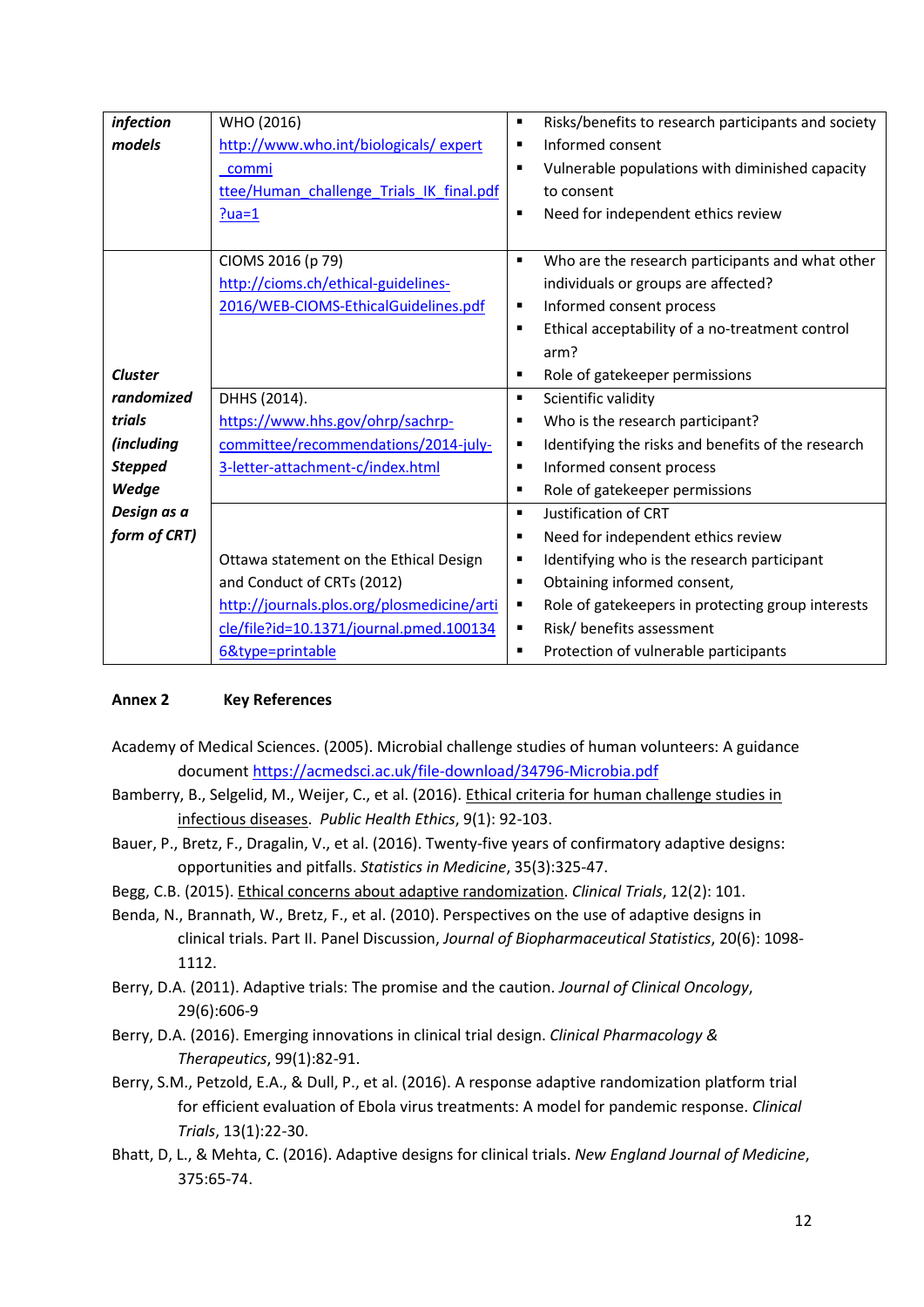- Binik, A., Weijer, C., McRae, A.D., et al. (2011). Does clinical equipoise apply to cluster randomized trials in health research? *Trials*, 12: 118
- Bodhidatta, L., Pitisuttithum P., Chamnanchanant S., et al. (2012) Establishment of a Shigella sonnei human challenge model in Thailand. Vaccine 30: 7040-7045
- Boeree, M.J., Heinrich, N., Aarnoutse, R., et al. (2017). High-dose rifampicin, moxifl oxacin, and SQ109 for treating tuberculosis: a multi-arm, multi-stage randomised controlled trial. *Lancet Infectious Diseases*, 17: 39–49
- Caplan, A., Plunkett, C., & Levin, B. (2015). Selecting the right tool for the job. *American Journal of Bioethics*, 15(4):4-10.
- Chandra, R.S., Orazem, J., Ubben, D. (2013). Creative solutions to extraordinary challenges in clinical trials: methodology of a phase III trial of azithromycin and chloroquine fixed-dose combination in pregnant women in Africa. *Malaria Journal* 12:122.
- Chow, S.C., & Chang, M. (2008). Adaptive design methods in clinical trials a review. *Orphanet Journal of Rare Disease*, 3:11.
- Coffey, C.S, Levin, B., Clark, C., et al. (2012). Overview, hurdles, and future work in adaptive designs: perspectives from a National Institutes of Health-funded workshop. *Clinical Trials*, 9:671– 80.
- Conrad, E., & Edwards, S.J.L (2011). Inequalities and fairness in cluster trials. *Research Ethics*, 7(2):58- 65.
- Darton, T.C., Blohmke, C.J., Moorthy, V., et al. (2015). Design, recruitment, and microbiological considerations in human challenge studies. *Lancet Infectious* Diseases, 15(7):840–851.
- Davies, G.R., Phillips, P.P., & Jaki, T. (2015). Adaptive clinical trials in tuberculosis: applications, challenges and solutions. *International Journal of Tuberculosis & Lung Disease*, 19(6):626- 34.
- Department of Health & Human Services, (2014). Recommendations on regulatory issues in cluster studies [https://www.hhs.gov/ohrp/sachrp-committee/recommendations/2014-july-3](https://www.hhs.gov/ohrp/sachrp-committee/recommendations/2014-july-3-letter-attachment-c/index.html) [letter-attachment-c/index.html](https://www.hhs.gov/ohrp/sachrp-committee/recommendations/2014-july-3-letter-attachment-c/index.html)
- Dimairo, M., Boote, J., Julious, S.A., et al. (2015). Missing steps in a staircase: a qualitative study of the perspectives of key stakeholders on the use of adaptive designs in confirmatory trials. *Trials*, 16(1):430.
- Doussau, A., & Grady, C. (2016). Deciphering assumptions about stepped wedge designs: the case of Ebola vaccine research. *Journal of Medical Ethics*, 42:797-804
- Ebola ça suffit ring vaccination trial consortium (2015) The ring vaccination trial: a novel cluster randomised controlled trial design to evaluate vaccine efficacy and effectiveness during outbreaks, with special reference to Ebola. Research methods and Reporting *BMJ* 351:h3740
- Elsäßer, A., Regnstrom, J., Vetter, T., et al. (2014). Adaptive clinical trial designs for European marketing authorization: a survey of scientific advice letters from the European Medicines Agency. *Trials*, 15(1):383
- Food and Drug Administration (2010). Draft guidance adaptive design clinical trials for drugs and biologics.<https://www.fda.gov/downloads/drugs/guidances/ucm201790.pdf>
- Freedman, B. (1987) Equipoise and the ethics of clinical research. *The New England Journal of Medicine 317:141-145*
- Freidlin, B., & Korn, E.L (2016). Ethics of outcome adaptive randomization. *Wiley Statistics Reference Online*. 1–6.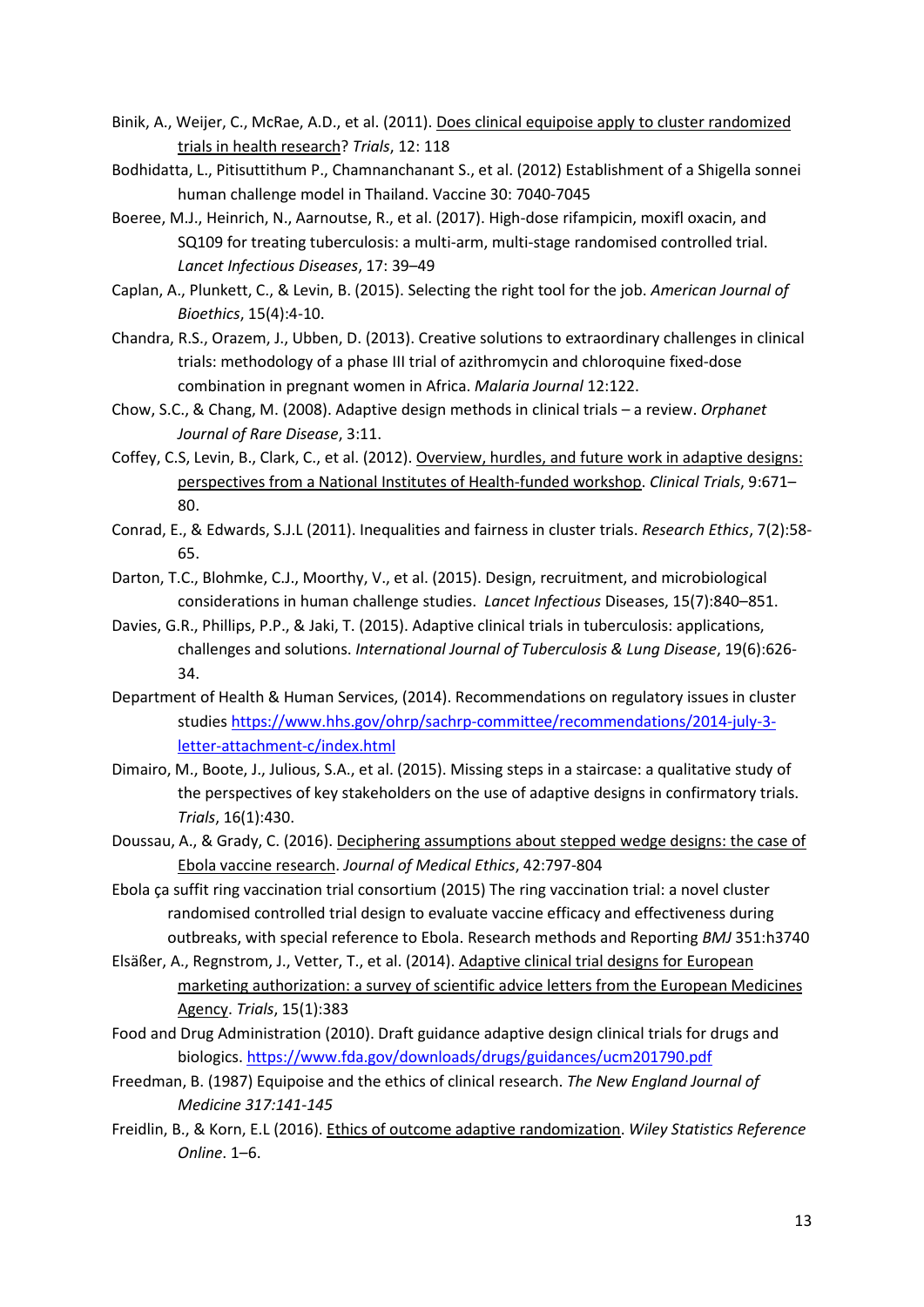- Gallo, A., Weijer, C., White, A., et al. (2012). What is the role and authority of gatekeepers in cluster randomized trials in health research? *Trials* 13: 116.
- Hatfield, I., Allison, A., Flight, L., et al. (2016)[. Adaptive designs undertaken in clinical research: a](http://dx.doi.org/10.1186/s13063-016-1273-9)  [review of registered](http://dx.doi.org/10.1186/s13063-016-1273-9) clinical trials. *Trials*, 17(1): 150.
- Hey, S.P., & Kimmelman, J. (2015). Are outcome-adaptive allocation trials ethical? *Clinical Trials*, 12(2):102–6.
- Hodgson, S.H., Juma, E., Salim, A., et al. (2015). Lessons learnt from the first controlled human malaria infection study conducted in Nairobi, Kenya. *Malaria Journal*, 14:182.
- Hope, T., & McMillan, J. (2004). Challenge studies of human volunteers: ethical issues. *Journal of Medical Ethics*, 30:110-116.
- Joffe, S., & Ellenberg, S.S. (2015). Commentary on Hey and Kimmelman. *Clinical Trials*, 12(2):116– 118.
- Kairalla, J.A., Coffey, C.S., Thomann, M.A., et al., (2012). Adaptive trial designs: a review of barriers and opportunities. *Trials*,13:145.
- Korn, E.L., & Friedlin, B. (2011). Outcome-adaptive randomization: Is it useful? *Journal of Clinical Oncology*, 29(6): 771-775
- Kotz, D., Spigt, M., Arts, ICW., et al. (2012). Use of the stepped wedge design cannot be recommended: a critical appraisal and comparison with the classic cluster randomized controlled trial design. *Journal of Clinical Epidemiology*, 65:1249–52
- Lanini, S., Zumla, A., Ioannidis J., et al. (2015). Are adaptive randomized trials or non-randomised studies the best way to address the Ebola outbreak in West Africa?, *Lancet Infectious Diseases*,15(6): 738–745.
- Lang, T. (2011). Adaptive trial design: Could we use this approach to improve clinical trials in the field of global health? *American Journal of Tropical Medicine & Hygiene*. 85(6): 967–970.
- Laage, T., Loewy, J.W., Menon, S., et al. (2016). [Ethical considerations in adaptive design clinical](https://www.fda.gov/downloads/drugs/guidances/ucm201790.pdf)  [trials.](https://www.fda.gov/downloads/drugs/guidances/ucm201790.pdf) *Therapeutic Innovation & Regulatory Science*, 1-10.
- Legocki, L.J., Meurer, W.J., Frederiksen, S., et al. (2015). Clinical trialist perspectives on the ethics of adaptive clinical trials: a mixed-methods analysis. *BMC Medical Ethics*, 16:27.
- Lignou, S., Das, S., Mistry, J. et al (2016). Reconstructing communities in cluster trials? *Trials*, 17:166.
- Lin, M., Lee, S., Zhen, B., et al. (2016). CBER's experience with adaptive design clinical trials. *Therapeutic Innovation & Regulatory Science*, 50(2), 195-203.
- Marchenko, O., Fedorov, V., Lee, J., et al. (2014). Adaptive clinical trials: Overview of early-phase designs and challenges. *Therapeutic Innovation & Regulatory Science*, 48(1) 20-30.
- Meurer W.J., Lewis, R.J., & Berry, D.A. (2012). Adaptive clinical trials a partial remedy for the therapeutic misconception? *Journal of American Medical Association*. 307(22):2377–8.
- Menis J., Hasan., & Besse, B. (2015). New clinical research strategies in thoracic oncology: clinical trial design, adaptive, basket and umbrella trials, new end-points and new evaluations of response. *European Respiratory Review*, 23: 367–378.
- Miller, F.G., & Brody, H. (2003) A critique of clinical equipoise: Therapeutic misconception in the ethics of clinical trials. *Hastings Centre Report*.
- Miller, F.G., & Grady, C. (2001). The ethical challenge of infection-inducing challenge experiments. *Clinical Infectious Diseases*, 33:1028–33.
- Montgomery, C.M. (2016). Adaptive trials for tuberculosis: early reflections on theory and practice. *International Journal of Tuberculosis and Lung Disease*, 20(8), 1091-1098